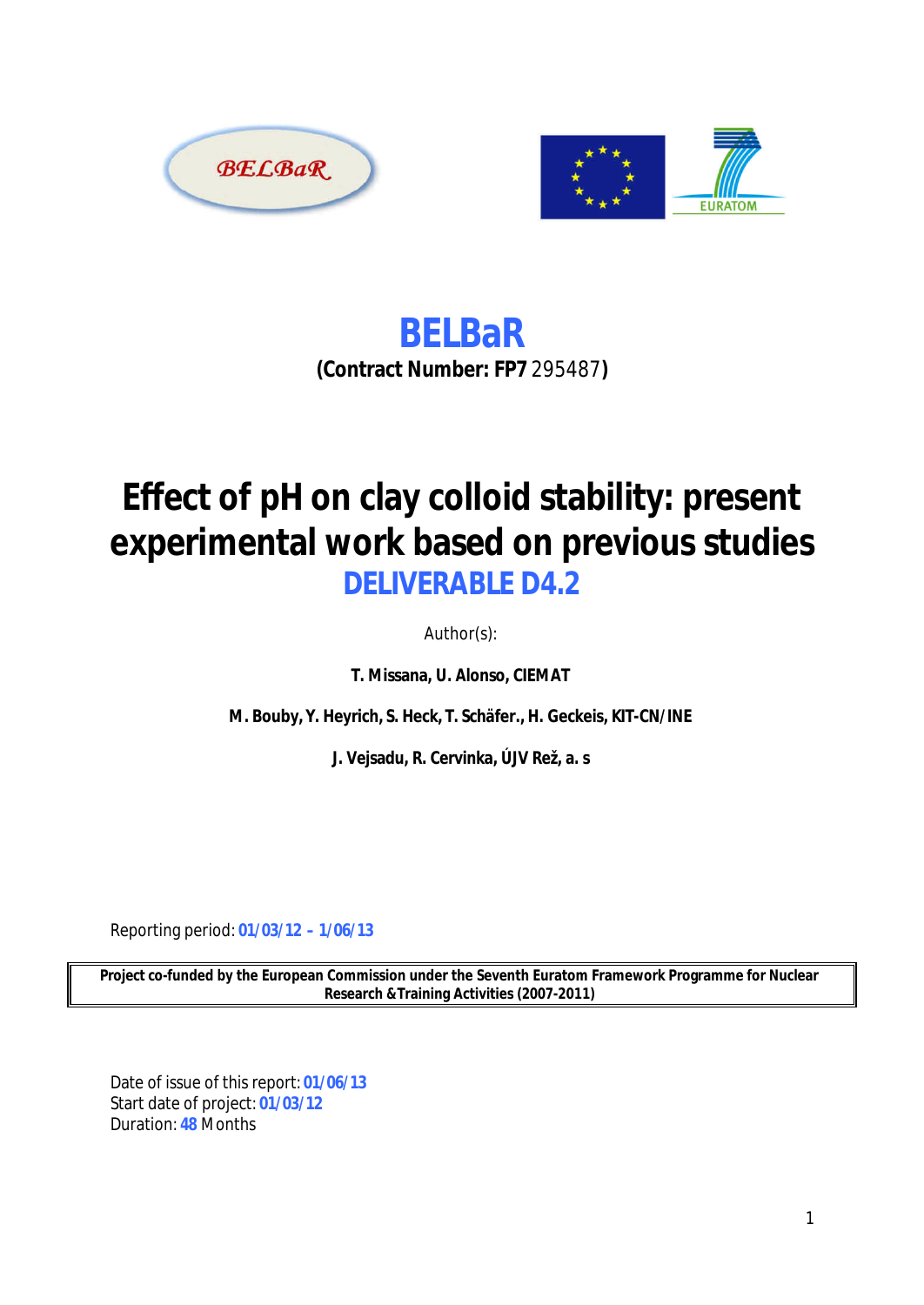| <b>Dissemination Level</b> |                                                                       |                             |  |  |  |  |  |  |
|----------------------------|-----------------------------------------------------------------------|-----------------------------|--|--|--|--|--|--|
| PU                         | Public                                                                | PU                          |  |  |  |  |  |  |
| <b>RE</b>                  | Restricted to a group specified by the partners of the BELBaR project | Dissemination Level         |  |  |  |  |  |  |
| co                         | Confidential, only for partners of the BELBaR project                 | <b>Dissemination Levell</b> |  |  |  |  |  |  |

# **DISTRIBUTION LIST**

| <b>Name</b>                | <b>Number of copies</b> | <b>Comments</b> |
|----------------------------|-------------------------|-----------------|
| Christophe Davies (EC)     |                         |                 |
| <b>BELBaR</b> participants |                         |                 |
|                            |                         |                 |
|                            |                         |                 |
|                            |                         |                 |
|                            |                         |                 |
|                            |                         |                 |
|                            |                         |                 |
|                            |                         |                 |
|                            |                         |                 |
|                            |                         |                 |
|                            |                         |                 |
|                            |                         |                 |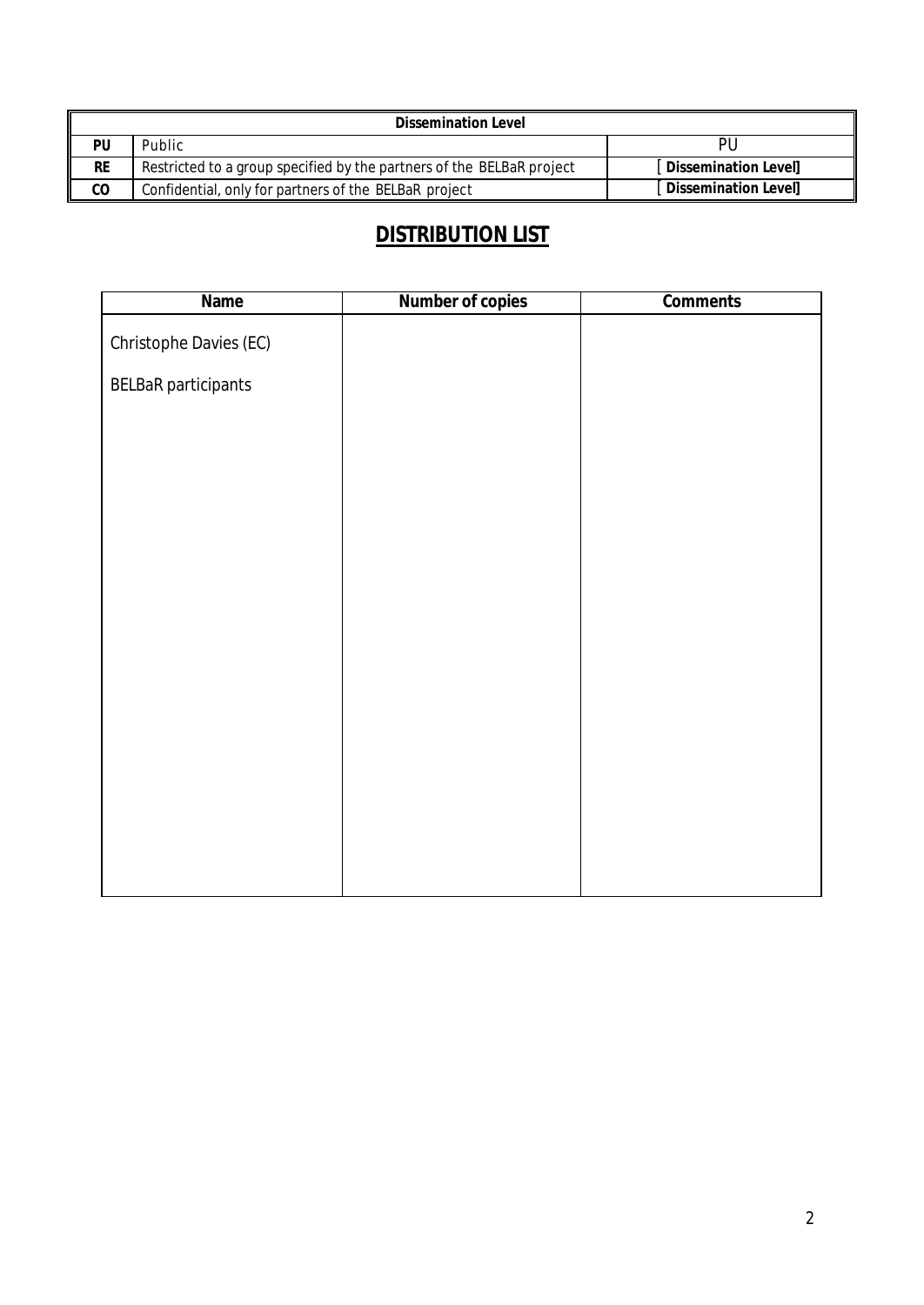# **1 Introduction**

The stability of bentonite colloid suspensions is critical to assess their role in radionuclide transport.

The main mineral composing bentonites is montmorillonite, which is a 2:1 layer (2 tetrahedral and 1 octahedral) clay. The main contribution to the surface charge in these clay minerals is permanent and it is due to isomorphic substitutions within their layer structure. In these layers, atoms of lower valence usually replace atoms with higher valence, leading to an excess of negative charge, which is compensated by the presence of cations near the surface. At the edge of the clay particles, where the primary bonds of the tetrahedral and octahedral layer are broken, an electric double layer is formed by the adsorption/desorption of hydroxyl ions. This produces an additional pH-dependent contribution to the surface charge. Since the stability behavior of a colloidal suspension is closely related to the surface charge properties of the suspended solid, the contribution of both the permanent and pH-dependent charge should be considered when stability predictions for clay materials are carried out (Missana & Adell, 2000).

To determine the point of zero charge is essential in coagulation studies, and it is mostly evaluated by measuring the electrokinetic mobility as a function of salt concentration and pH (Lyklema, 1984, 1995).

Stability studies analyse whether or not clay colloids aggregate as function of several chemical and physical parameters, such as pH, ionic strength, presence of different multivalent ions, organic ligands or temperature and have been largely investigated in clay colloid science (Lagaly, 2006; Rien , 2011).

The coagulation kinetics is analysed by different techniques that determine the particle diameter, as for example by time-resolved dynamic light scattering technique using Photon Correlation Spectrometry (PCS) (Novich & Ring, 1984). The influence of cations on colloid stability is also evaluated considering the critical coagulation concentration (CCC), as the minimum concentration that at which colloids start to aggregate (Lagaly & Ziesmer, 2003).

Many stability studies of clay colloids as a function of different parameters, and in particular of pH are available in the literature (i.e. Tombacz et al, 1999; Tombácz & Szekeres, 2004). Wyoming bentonite is the most studied clay. For example, critical coagulation concentration (Lagaly & Ziesmer, 2003; García-García et al, 2007), bentonite colloid stability were analysed (García-García et al, 2006; 2009), temperature effects or presence of organic ligands(Permien & Lagaly, 1994) was analysed for Na- Wyoming bentonite. Rheological properties as a function of pH were studied (Kelessidis, et al, 2007). Stability of Mx-80 bentonite in different saline waters form pH 7 to 9 (Lahtinen et al, 2010) was analysed. Clay colloid structure analyses can be found in (Morris & Zbik, 2009; Fernández et al, 2013).

Stability of FEBEX bentonite colloids was studied as well, as function of pH and ionic strength (Missana & Adell, 2000; Missana et al, 2003) and in different groundwaters (Kunze et al., 2008: Bouby et al, 2011). Stability studies as a function of pH for other bentonites are scarce.

This report presents the colloid stability studies carried out within BELBAR project by different institutes. The long-term collod stability studies carried out by KIT-INE, the study of Czech bentonite as a function of different organic ligands carried out by ÚJV Rež. The stability studies as a function of pH and ionic strength carried out by CIEMAT on five different bentonites (FEBEX, Mx-80, Mylos, Czech B75 and Russian bentonites.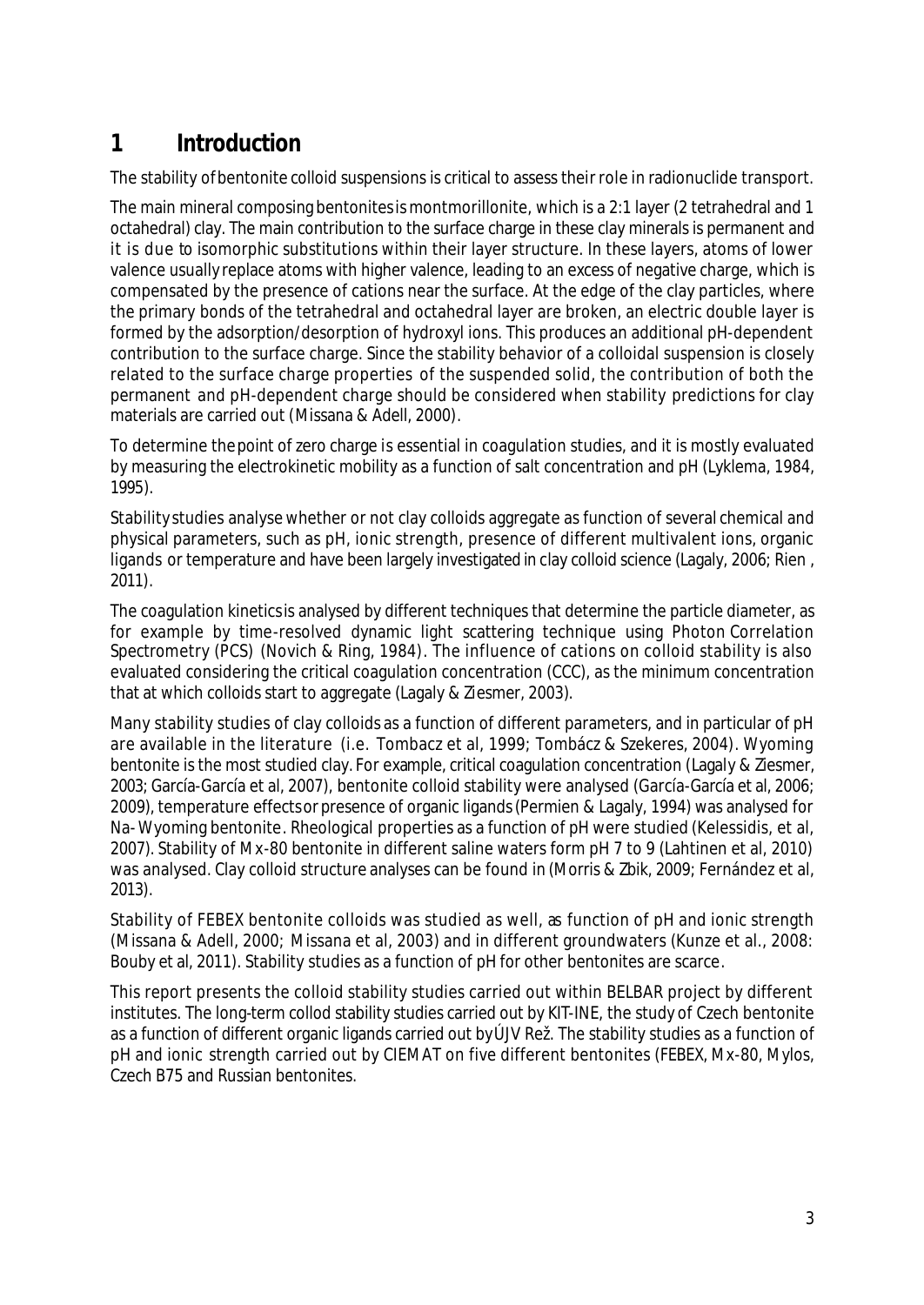# **2 KIT-INE experiments on colloid stability.**

According to previous work (Bouby et al, 2011), performed over a 3 years period, the clay colloids undergo a continuous agglomeration process even in natural ground water where conditions were first thought to be ideal for clay colloid stabilization. The water chemistry and mainly the  $Ca^{2+}$ concentration determine the colloid size distribution.

In more details, the asymmetric flow field-flow fractionation (AsFlFFF) combined with various detectors like an ICP-MS was applied to study size variations of colloids. The colloids suspended directly in the low ionic strength (I), slightly alkaline granitic groundwater (I =  $10^{-3}$ mol/L, pH = 9.6) of the Grimsel Test Site (GTS, Switzerland) showed a gradual agglomeration with a size distribution shift from initially 10 - 200 nm to 50 - 400 nm within over 3 years (see Figure 1).

The Ca<sup>2+</sup> concentration of 2.1 10 4 mol/L in the Grimsel ground water is believed to be responsible for the slow agglomeration due to Ca<sup>2+</sup> ion exchange against Li<sup>+</sup> and Na<sup>+</sup> at the permanently charged basal clay planes. Furthermore, the  $Ca<sup>2+</sup>$  concentration lies close to the critical coagulation concentration (CCC) of 10<sup>-3</sup>mol L<sup>-1</sup> for clay colloids. Slow destabilization may delimit clay colloid migration in this specific groundwater over long time scales.

This result was partly supported by the analysis of a 10 years old clay colloid suspension preserved in Grimsel ground water for which the final pH decreased over time and lies finally at 8.0. The combined SEM-EDX and AsFlFFF-ICPMS analysis revealed the presence of big agglomerates in addition to colloids of ~ 200 nm (60 % of the mass recovered) as seen in the Figure 2.



**Figure 1. Evolution of Al-fractograms (representing bentonite colloids) over 3 years. The error for peak position reproducibility is less than 5%. The recoveries (values indicated in brackets) are reproducible within less than 10% uncertainty. These uncertainty ranges hold for all fractograms. (A) The AsFlFFF works in the so-called normal mode where the smaller colloids are eluted prior to bigger ones. The calibration is valid up to 510 nm. (B) The AsFlFFF works in the so-called steric mode where the bigger colloids (fraction > 500 nm) are eluted prior to smaller ones (residual fraction at 300 nm).**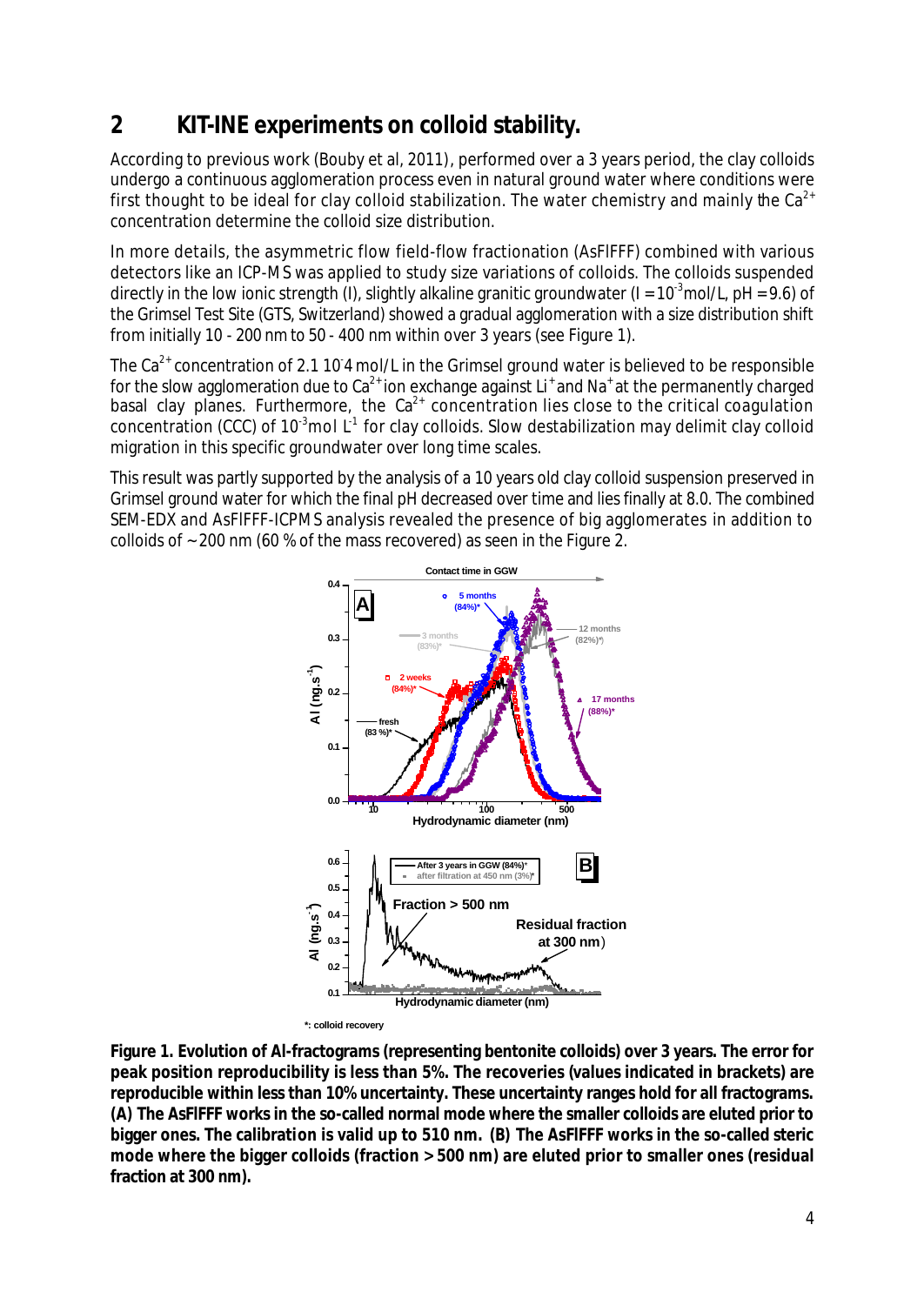

#### **Figure 2: AsFlFFF-ICPMS/ LLS fractograms and SEM-EDX pictures obtained from a 10 years old bentonite colloid suspension in Grimsel ground water, final pH 8.0.**

Accordingly, the clay colloids are more or less prone to agglomeration at high pH (8-9) under low ionic strength conditions. The aim of the new experimental work program is to examine in more details the agglomeration process.

The MX80 bentonite colloid stability is examined under glacial melt water conditions starting from a delaminated bentonite clay suspension, as in our previous work (Bouby et al, 2011). After 1 week in LiCl 1 M, the suspensions are centrifuged, rinsed and resuspended in the different media simulating the natural waters at low ionic strength (IS=  $1.3 \times 10^{-3}$  M): ultrapure water at pH ~6, synthetic carbonated water at pH 8.5, ultrapure water with NaCl (1.3 10<sup>-3</sup> M) at pH ~ 6, ultrapure water with CaCl2 (0.433 10<sup>-3</sup> M) at pH ~ 6, ultrapure water and NaHCO3 (10<sup>-3</sup> M) at pH ~ 8.5, synthetic water at pH 5.

The colloidal suspensions obtained after the fourth centrifugation/rinsing/resuspension step are the stock suspensions. They are characterized in details after their preparation (ion compositions, colloidal concentration, colloidal size) and over time.

The colloid stability will be studied over a long time period, starting in June 2013 up to at least the end of the project. The influence of organic matter (OM) and Fe are examined in presence or not of tetravalent elements. In addition to this slow coagulation study, the fast coagulation rates will be determined in presence or not of OM.

Analytical techniques used are:

- Sieving, centrifugation
- IC, ICP-OES, ICP-MS (elemental compositions)
- PCS, SPC, LIBD, AsFlFFF-ICP-MS (size evolution and CCC)

# **3 ÚJV Rež studies on coagulation of clay dispersions by inorganic cations.**

Basic coagulation of clay dispersions by inorganic cations (Na<sup>+</sup>, K<sup>+</sup>, Ca<sup>2+</sup>, Mg<sup>2+</sup>) was studied. The main aim of the following experiments was to establish the critical coagulation concentrations of these cations (CCC). Essentially, CCC is the minimum concentration of coagulant (in this case cation) that causesrapid coagulation. Knowing CCCs enable to decide about stability of clay dispersions in a given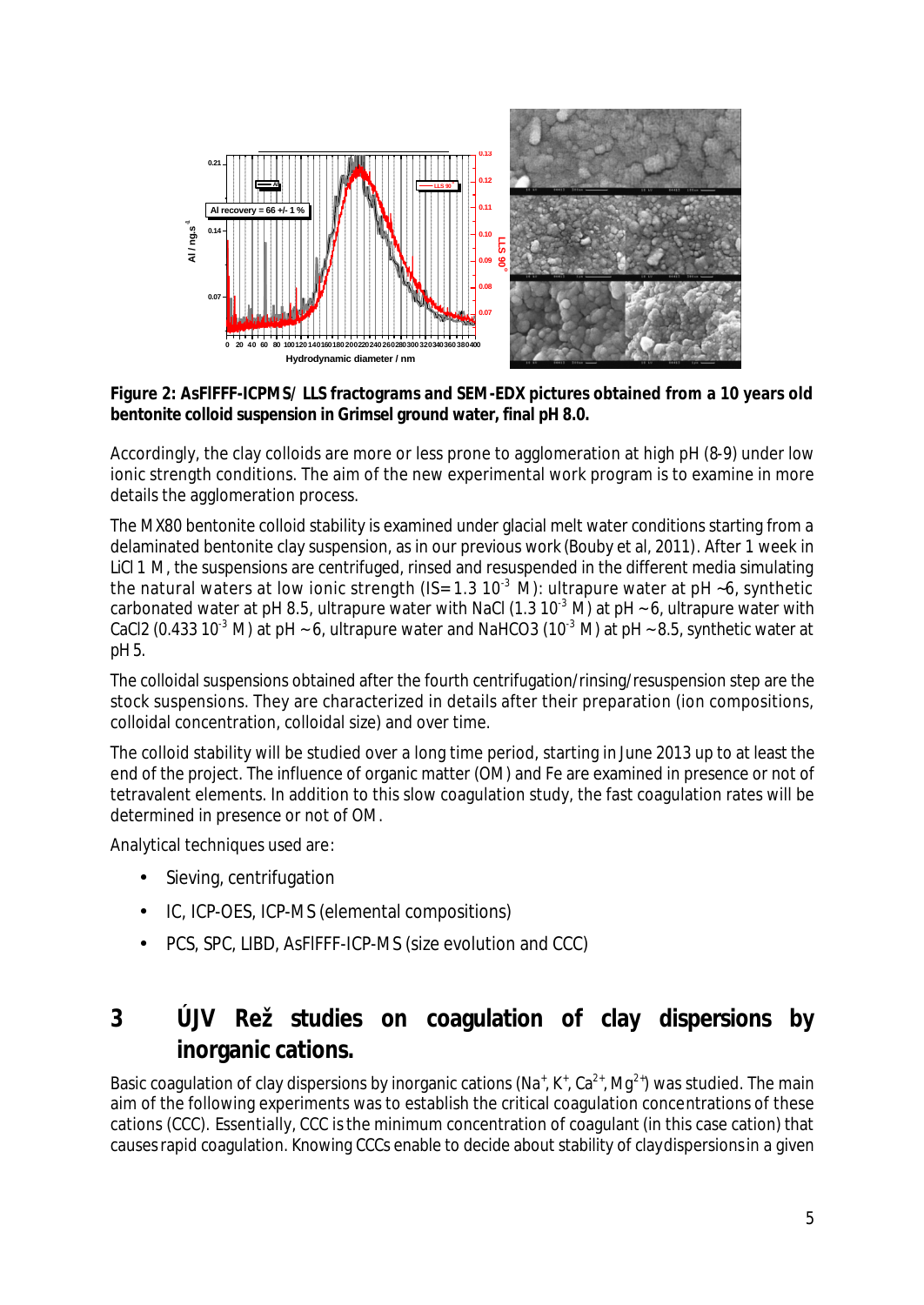ground water (or experimental water based solution) and it is an input for further experimental work in other work packages.

As a clay material the Rokle bentonite was selected. Naturally, the Rokle bentonite (Rokle deposit, Tertiary neovolcanic area, NW Bohemia, CZ) is Ca-Mg bentonite representing by a complex mixture of (Ca,Mg)-Fe-rich montmorillonite, micas, kaolinite and other mineral admixtures (mainly Ca, Mg, Fe carbonates, feldspars and iron oxides). The bentonite is processed on the production line (grinding, homogenization) and the final commercial product (partly Na-activated) is denoted as Bentonite 75 (B75). Initially, we wanted to start with well defined material and thus the experimental work started with purification of B75.

## **3.1 Bentonite purification**

At first the carbonates were removed by sodium acetate-acetic acid buffer, followed by iron removal using sodium dithionite in acetic acid buffer and washed by NaCl. Clay fraction < 2 µm were obtained by sedimentation in enough amount of distilled water. Next step was transfer to homoionic Na<sup>+</sup> form by treatment with NaCl and washing with distilled water. Dialysis as a last step was performed until the conductivity of solution was > 10 µS/cm. The final product was air dried or lyofilised (freeze drying). X-ray diffraction confirmed the removal of carbonates, cristoballite and part of quartz. Measurement of exchangeable cations affirmed the sodium dominance in interlayer space (average equivalent fraction: Ca - 0.23, Mg - 0.09, Na - 0.63, K - 0.02).

From this powder the suspension of purified bentonite B75 and distilled water was prepared for coagulation experiments with concentration 0.1, 1 and 10 g/L. Initially, the mean hydrodynamic diameter of bentonite particles in suspensions was about 500 nm. The measurement was performed by photon cross correlation spectroscopy (PCCS) at Nanophox instrument (Sympatec GmbH, Germany).

## **3.2 Coagulation experiments**

The bentonite colloids stability was investigated for the purified B75 present in sodium form. The CCC of univalent cations (Na<sup>+</sup>, K<sup>+</sup>) and divalent cations (Ca<sup>2+</sup>, Mg<sup>2+</sup>) were determined in the series of test-tube coagulation tests for three bentonite suspension concentrations (initial bentonite suspensions in distilled water were half diluted by electrolytes to final concentration: 0.5%, 0.05% and 0.005% w/w, i. e. 0.05, 0.5 and 5 g/L) and different electrolyte (NaCl, KCl, CaCl, and MgCl<sub>2</sub>) concentrations. The visual inspection was performed after more than 48 hours and later. For more precision the inspection using laser light beam was used. Finally the presence/absence of particles in the upper part of dispersion was confirmed by PCCS measurement. The obtained CCC for individual cations and bentonite suspensions are summarised in Table 1.

| Component    | CCC for selected cations |            |               |                |            |               |               |             |               |
|--------------|--------------------------|------------|---------------|----------------|------------|---------------|---------------|-------------|---------------|
|              | $0.5 %$ w/w              |            | рH            | $0.05 %$ w/w   |            | рH            | $0.005 %$ w/w |             | рH            |
|              | mq/L                     | mmol/L     | ۰             | mg/L           | mmol/L     | ٠             | mq/L          | mmol/L      |               |
| Na           | 138-161                  | $6 - 7$    | $6.71 - 6.79$ | $138 -$<br>161 | $6 - 7$    | $6.50 - 6.85$ | 115-138       | 5-6         | $6.30 - 6.45$ |
| $\mathsf{K}$ | 157-196                  | $4 - 5$    | $6.46 - 6.90$ | $117 -$<br>157 | $3 - 4$    | 6.39-6.75     | 78-117        | $2 - 3$     | $6.10 - 6.34$ |
| Ca           | 40-50                    | $1 - 1.25$ | $6.28 - 6.84$ | 40-50          | $1 - 1.25$ | 6.50-6.85     | $4 - 20$      | $0.1 - 0.5$ | $6.52 - 6.67$ |
| Mg           | $12 - 24$                | $0.5 - 1$  | 5.97-7.38     | $12 - 24$      | $0.5 - 1$  | $6.43 - 6.82$ | $2 - 12$      | $0.1 - 0.5$ | $6.16 - 6.74$ |

**Table 1: Obtained CCC values for individual cations and three bentonite suspensions. The pH values are ranges for given test-tube tests measured in suspensions after the experiments.**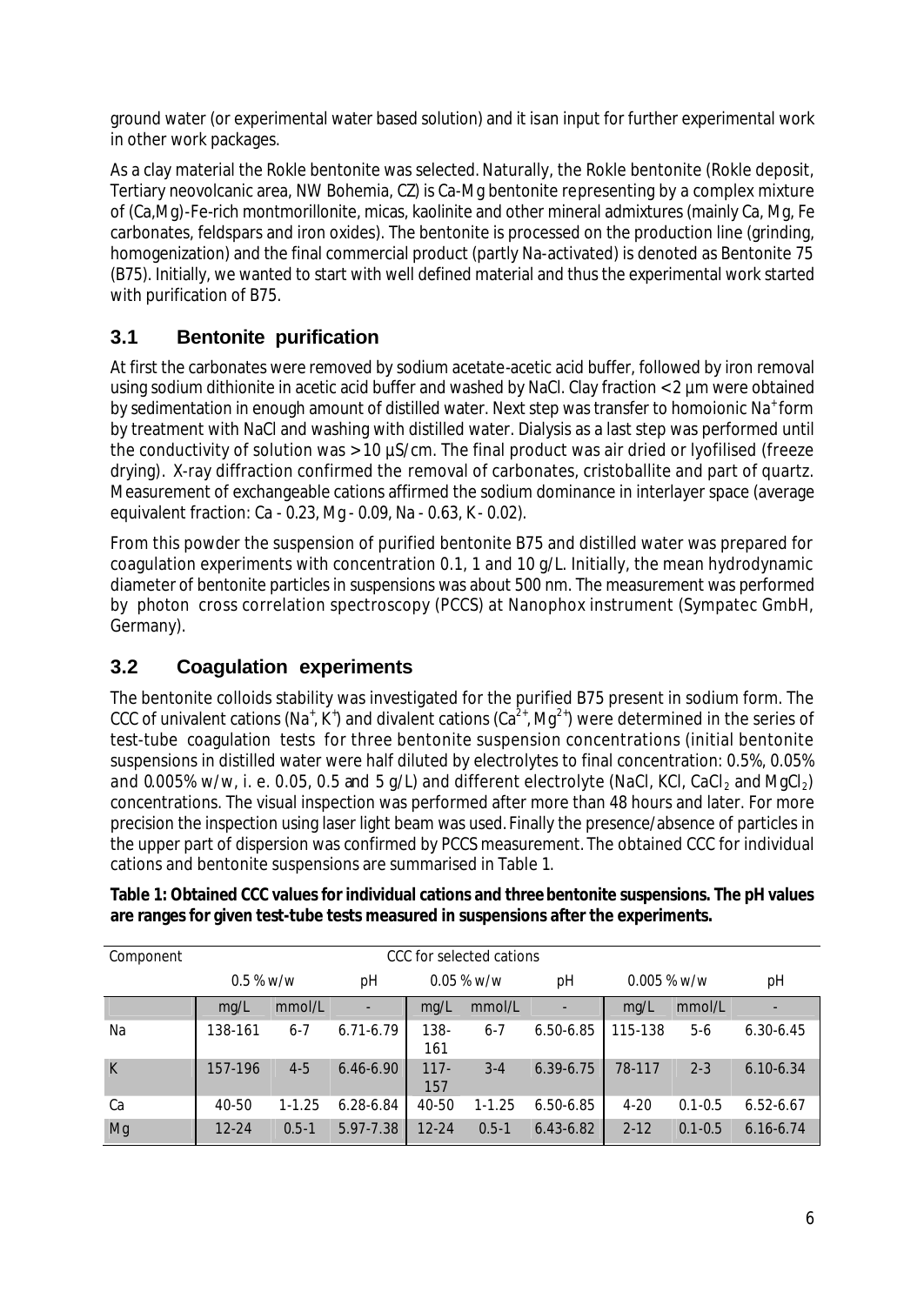For Na<sup>+</sup> the CCC was found to be in the range 6-7 mmol/L for 0.5% w/w suspension and decrease to 5-6 mmol/L for 0.005% w/w suspension. The CCC for K<sup>+</sup> was found to be slightly shifted to lower concentrations and lies in the concentration interval 4-5 mmol/L for 0.5% w/w suspension and decrease to 2-3 mmol/L for 0.005% w/w suspension. The CCC for divalent cations are lower, 1-1.25 mmol/l for  $Ca^{2+}$  and 0.5-1 mmol/l for Mg<sup>2+</sup> in 0.5% w/w suspension and decrease to 0.1-0.5 mmol/L for  $Ca^{2+}$  and Mg<sup>2+</sup> for 0.005% w/w suspension (see Figure 3).



**Figure 3. Variation of the CCC with the concentration of bentonite suspensions for selected cations.**

The effect of increasing CCC with solid content (concentration of bentonite in suspension) is known. Generally, the interactions between surfaces are described by the DLVO theory, which takes into account the interactions between diffuse double layer (DDL) and van der Waals forces. The van der Waals attractive forces are quite independent of the electrolyte concentration in the solution over against double layer electric field. When the salts solely regulate the thickness of the diffuse ionic layer, CCC is independent of the solid content of the dispersion. However, CCC increases with solid content when the counterions are adsorbed at the surface, as they are in the Stern layer (DDL) (Bergaya et al., 2006).

Comparison of obtained CCC values of selected uni and divalent cations for all suspension of B75 in simple electrolytes were found to be significantly higher than the concentrations of appropriate cations in the SGW except Ca and Mg for 0.005% w/w suspension (compare Table 1 and Table 2). In the case of univalent cations, the observed CCC are more than one order of magnitude higher than the appropriate concentration in groundwater. In the case of calcium and magnesium (0.5% and 0.05% w/w suspension), the CCC was found to be only approx. two times higher than the concentration in groundwater. For the 0.005% w/w suspension, which equals to 50 mg/L, the CCC are lower than the concentrations of Ca and Mg in ground water. This clay dispersion will not be stable and clay particles will form aggregates.

This finding is important for future experimental work, because the concentration of Ca and Mg in the solution may be influenced by the presence of calcite and gypsum present in bentonite or rock material. It has to be noted that presented results are valid for the purified B75 converted to sodium form.

| Table 2. Composition of synthetic granitic water (SGW) representing ground water from czech |  |
|---------------------------------------------------------------------------------------------|--|
| granitic environment and also liquid phase for further experiments.                         |  |

| Component                                                                      |                                                              | Na. | Ca | Ma F | $\overline{\phantom{a}}$ $\overline{\phantom{a}}$ $\overline{\phantom{a}}$ $\overline{\phantom{a}}$ $\overline{\phantom{a}}$ $\overline{\phantom{a}}$ $\overline{\phantom{a}}$ $\overline{\phantom{a}}$ $\overline{\phantom{a}}$ $\overline{\phantom{a}}$ $\overline{\phantom{a}}$ $\overline{\phantom{a}}$ $\overline{\phantom{a}}$ $\overline{\phantom{a}}$ $\overline{\phantom{a}}$ $\overline{\phantom{a}}$ $\overline{\phantom{a}}$ $\overline{\phantom{a}}$ $\overline{\$ | $SO_4$ $HCO_3$ | NO <sub>3</sub> |
|--------------------------------------------------------------------------------|--------------------------------------------------------------|-----|----|------|---------------------------------------------------------------------------------------------------------------------------------------------------------------------------------------------------------------------------------------------------------------------------------------------------------------------------------------------------------------------------------------------------------------------------------------------------------------------------------|----------------|-----------------|
| Concentration in SGW mg/l 10.642 1.8 27.001 6.405 0.2 42.403 27.704 30.412 6.3 |                                                              |     |    |      |                                                                                                                                                                                                                                                                                                                                                                                                                                                                                 |                |                 |
|                                                                                | mmol/l 0.463 0.046 0.674 0.264 0.011 1.196 0.288 0.498 0.102 |     |    |      |                                                                                                                                                                                                                                                                                                                                                                                                                                                                                 |                |                 |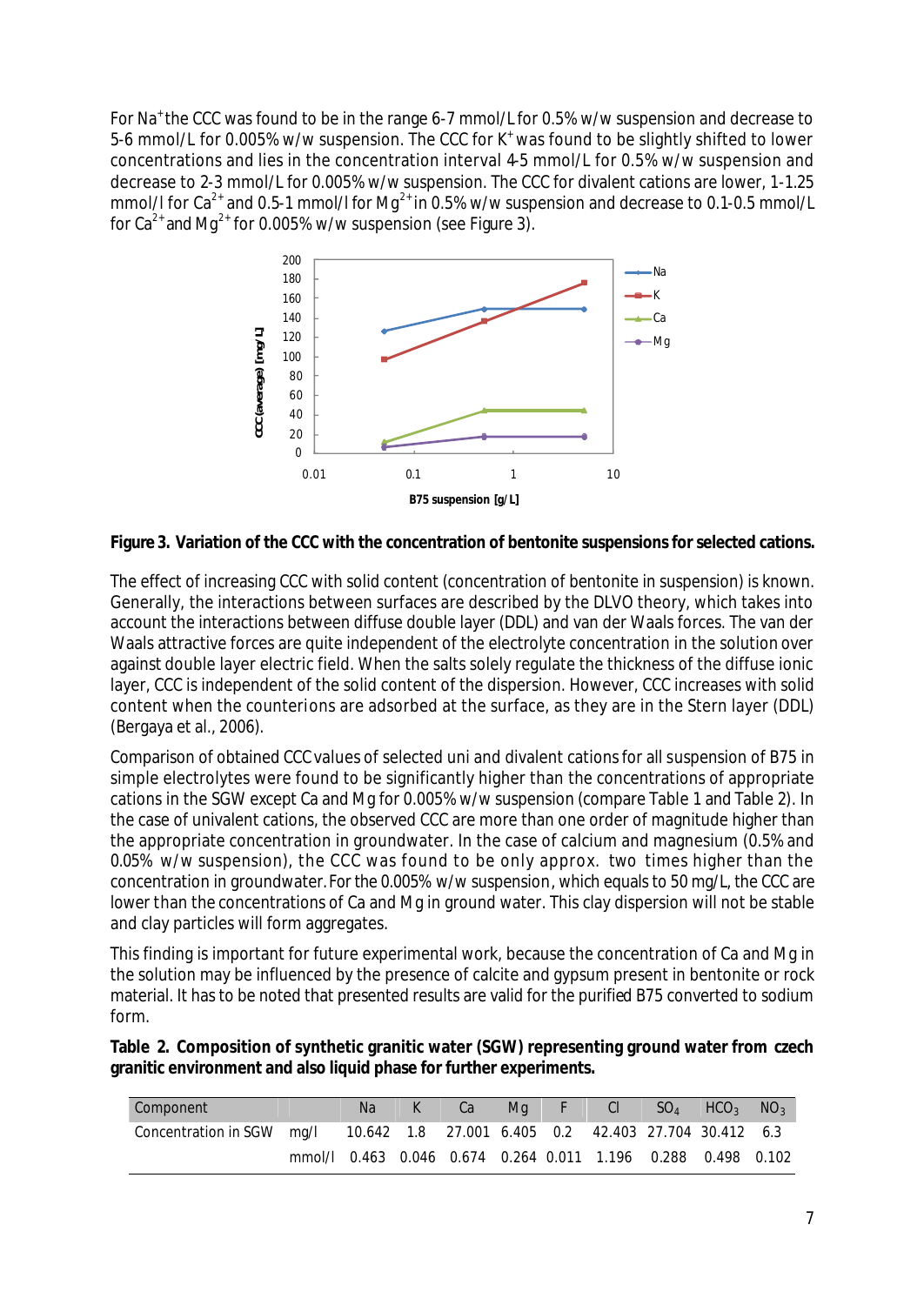# **4 CIEMAT experiments on colloid stability.**

The stability of colloid suspensions of different bentonites was studied as a function of the pH by combining electrophoretic measurements, allowing determining the surface potential of the clay particles (Zetapotential) and Photon Correlation Spectrometry (PCS) that allows establishing the mean size of the particles under different conditions.

## **4.1 Experimental**

Zeta potentials were determined by Laser Doppler electrophoresis with a Zetamaster Malvern system equipped with a Spectra-Physics 2mW He-Ne laser (? = 633 nm).

PCS analyses were carried out with a Malvern 4700 system equipped with a Spectra-Physics 4W argon laser (? = 514 nm) and the photomultiplier located at a scattering angle of 90° and the signal transmitted to a Malvern 7032 Multi-8 auto-correlator.

Different clays were analysed: FEBEX bentonite from Spain (Huertas et al, 2000), Mylos bentonite fromGreece, Wyoming MX-80 bentonite (Müller-Vonmoos & Kahr, 1983), Czech Rokle bentonite Naactivated (B75) and a Russian bentonite from the Katasshia deposit (Sabodina et al, 2006).

For colloid preparation, the bentonites were purified and homoionized with sodium by washing it three times with 1 M NaCIO<sub>4</sub>. The suspensions were left from 3 to 8 hours in this high strength solution to allow the complete exchange with Na. After the last washing, the suspension was decanted and deionized water was added. The colloidal fraction, with a size smaller than 500 nm, was obtained by centrifuging the suspension at 600 x g for 10 min and collecting the supernatant. This procedure was repeated several times (15-20), after additions of fresh deionized water. Then, colloids were equilibrated by dialysis with NaCIO<sub>4</sub> electrolyte at the desired ionic strength. The concentration of the initial suspensions was determined by gravimetric measurements, drying in an oven for 48 hours at 105 °C three aliquots of 20 mL and weighing the dried solids.

## **4.2 Results**

Figure 4 shows the zeta potential as a function of the pH for the suspension of FEBEX, Mylos and MX-80 colloids suspended in NaClO<sub>4</sub> 5E-04 M. Two different colloid concentrations were analyzed 25 ppm (Figure 4, left) and 100 ppm (Figure 4, right).

For all these clays, the zetapotential values are similar and around -35 mV; the maximum variations observed are within 15 mV, most probably due to experimental variability of the measurements. The variation of the zetapotential with pH is negligible, even if for MX-80 and FEBEX, after pH 8, a slight decrease of the potential is observed.

Figure 5 shows the zetapotential as a function of the pH for the FEBEX (left) and Mylos (right) bentonites at two different ionic strengths (5E-04 and 1E-01 M). The difference observed at the two different ionic strengths are not very large (15 mV at the most), even if it seems that zetapotential decreases with increasing the ionic strength.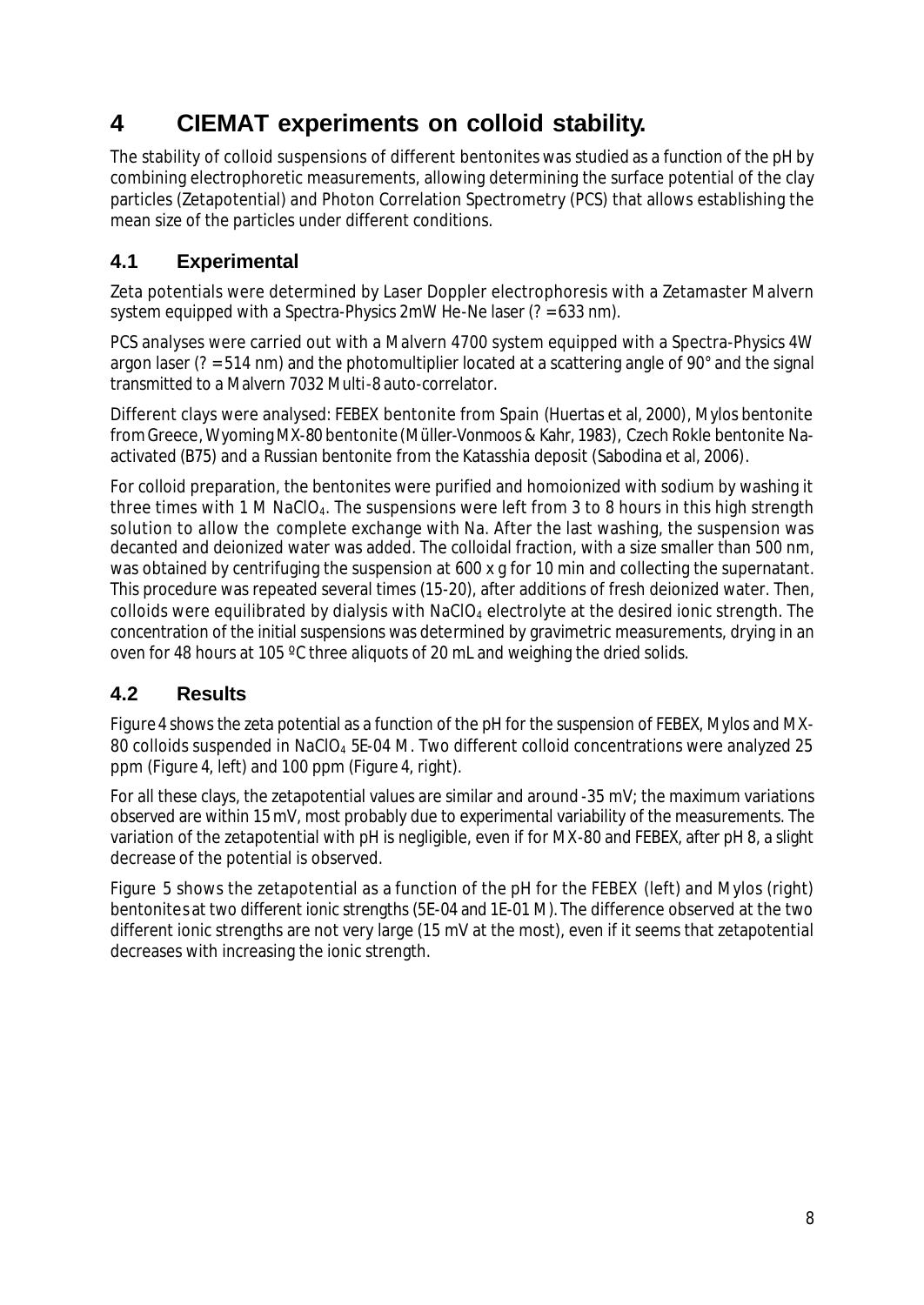

**Figure 4: Zeta potential as a function of the pH for FEBEX, Mylos and MX-80 bentonitesin NaClO<sup>4</sup> 5E-04 M. Left: colloid concentration 25 ppm; Right: colloid concentration 100 ppm.**



**Figure 5: Zetapotential as a function of the pH for FEBEX (left) and Mylos (right) NaClO<sup>4</sup> 5E-04 and 1E-01 M. Colloid concentration 100 ppm.**

In order to verify this result, the zetapotential was measured in the same sample, increasing progressively the ionic strength, starting from the initial suspension in NaClO<sub>4</sub> 5E-04 M. Figure 6 shows the data obtained with Mylos bentonite. Figure 6 (left) shows the zetapotential measured increasing the concentration of Na and Figure 6 (right) shows the zetapotential measured adding Ca to the system.

Figure 6 (left) shows an effective decrease with increasing Na concentration in the system, on the other hand, the addition of calcium increase the value of zetapotential. This could be attributed to the application Smolukowski approximation to calculate the zetapotential from electrophoretic measurements (Williams & Williams, 1978).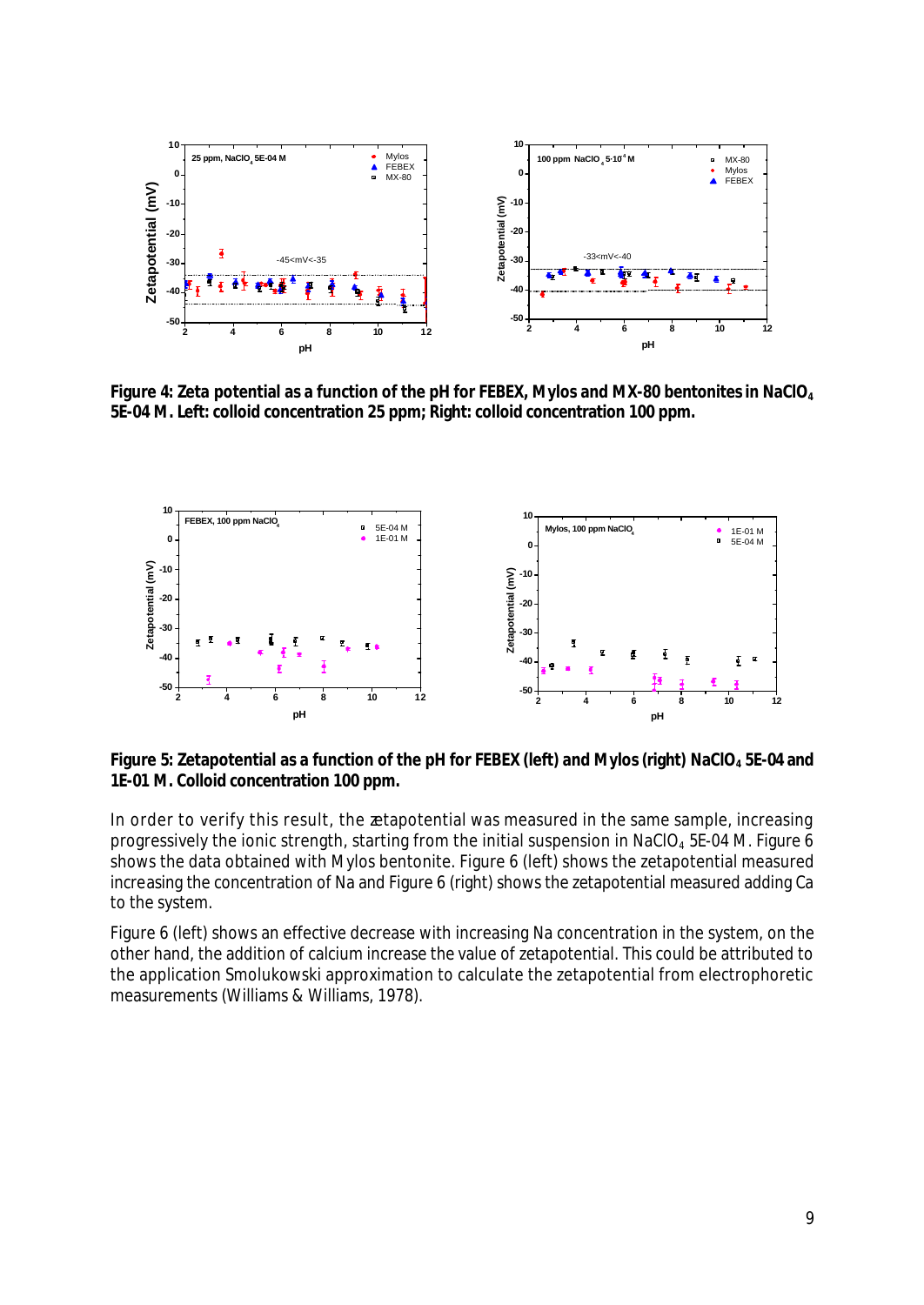

**Figure 6: Zetapotential as a function of the ion concentration in the system. The starting suspension is composed by 100 ppm of Mylos colloids in 5E-04 M NaClO4. Left: progressive addition of Na; right: progressive addition of Ca. Colloid concentration 100 ppm.**

Figure 7 shows the Zetapotential as a function of pH for the Czech B75 (left) and Russian (right) bentonites at different ionic strengths. In the case of the B75 bentonite, the values are also around - 35 mV, constant in the all range of pH (slightly increasing for pH lower than 5). Also in this case, at the ionic strength of 1E-01 M, values are slightly lower. In the case of the Russian bentonite zetapotential values are more dispersed (from -20 to -50 mV) and a more complex (apparent) dependence on pH and ionic strength



**Figure 7: Zetapotential as a function of pH for the Czech (left) and Russian (right) bentonites at different ionic strengths. Colloid Concentration 25 ppm.**

Figure 8 shows the size of colloid measured as a function of pH and at different ionic strengths for the five studied bentonites (A) FEBEX, (B) Mx-80, (C) Mylos, (D) Czech B75 , (E) Russian bentonites.

The initial size of bentonite colloids in NaClO<sub>4</sub> 5E-04 M is 309  $\pm$  5 nm for FEBEX bentonite, 310  $\pm$  9 nm for Mx-80, 319  $\pm$ 10 nm for Mylos bentonite, 210 $\pm$ 10 nm for the Czech B75 bentonite and 270 $\pm$ 10 nm for the Russian bentonite.

For all studied bentonites, the size remains practically unvaried up to I=1E-03 M even if it slightly increases for pH lower than 4 are observed.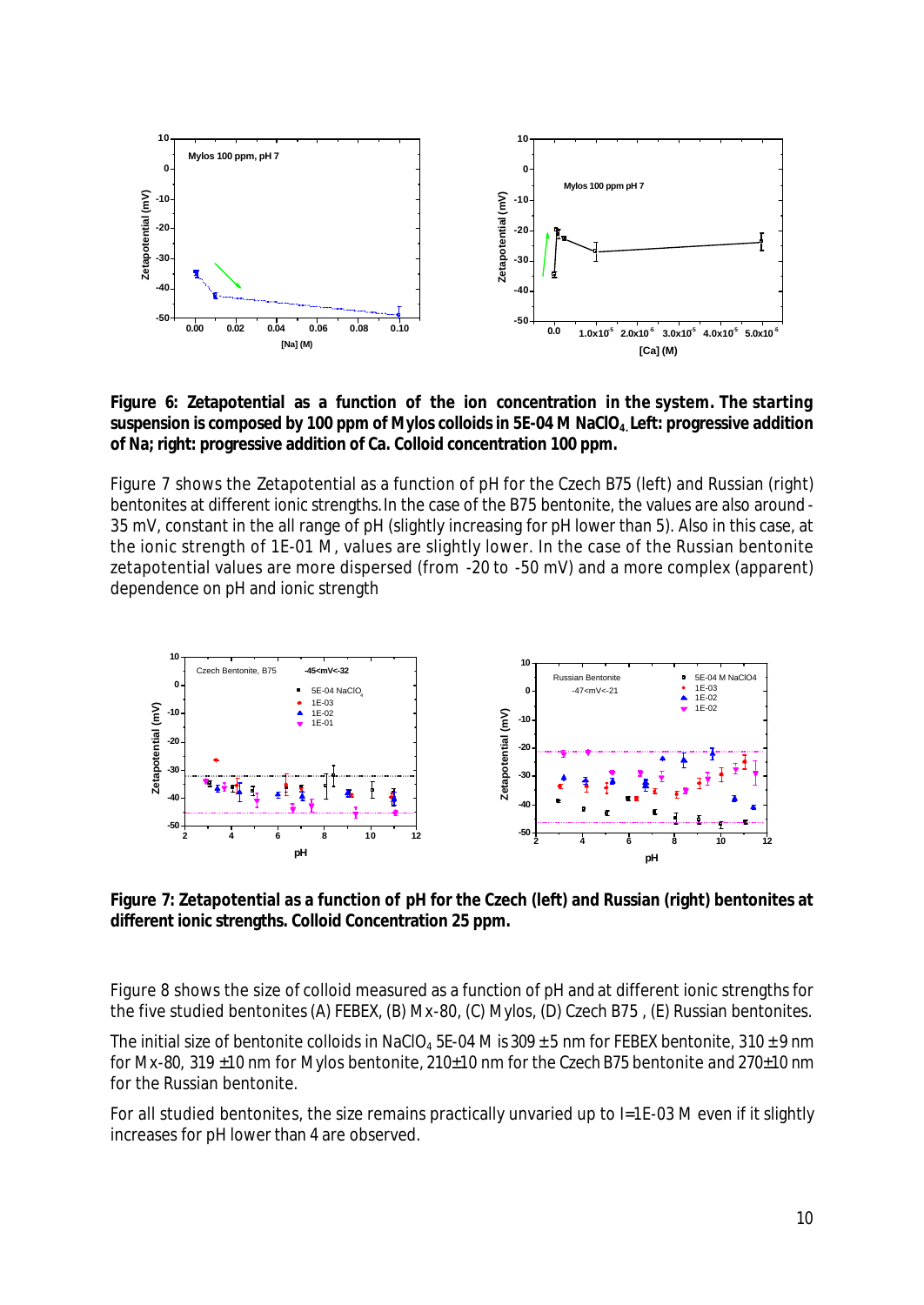At I = 0.01 M, in the case of the Russian bentonite (Figure 8E) similar sizes (300-400 nm) are observed compared to lower ionic strengths (data are, in general, more scattered) with a visible increase for pH lower than 5. At I=0.01 M the mean size increases around 400 nm for the Czech bentonite (Figure 8D), 600 nm for FEBEX and Mylos bentonite and up to 800 nm for Mx-80 bentonite. There is always a mayor increase of size for pH lower than 5. In all cases, at I=0.1 M, colloids are completely desestabilized with size outside the colloidal range.

Also in this case, at I=0.1 M, colloids are completely desestabilized with size outside the colloidal range.



Figure 8. Size of colloid measured as a function of pH and at different ionic strengths for (A) FEBEX, (B) Mx-80, (C) Mylos, (D) Czech B75 , (E) Russian bentonites.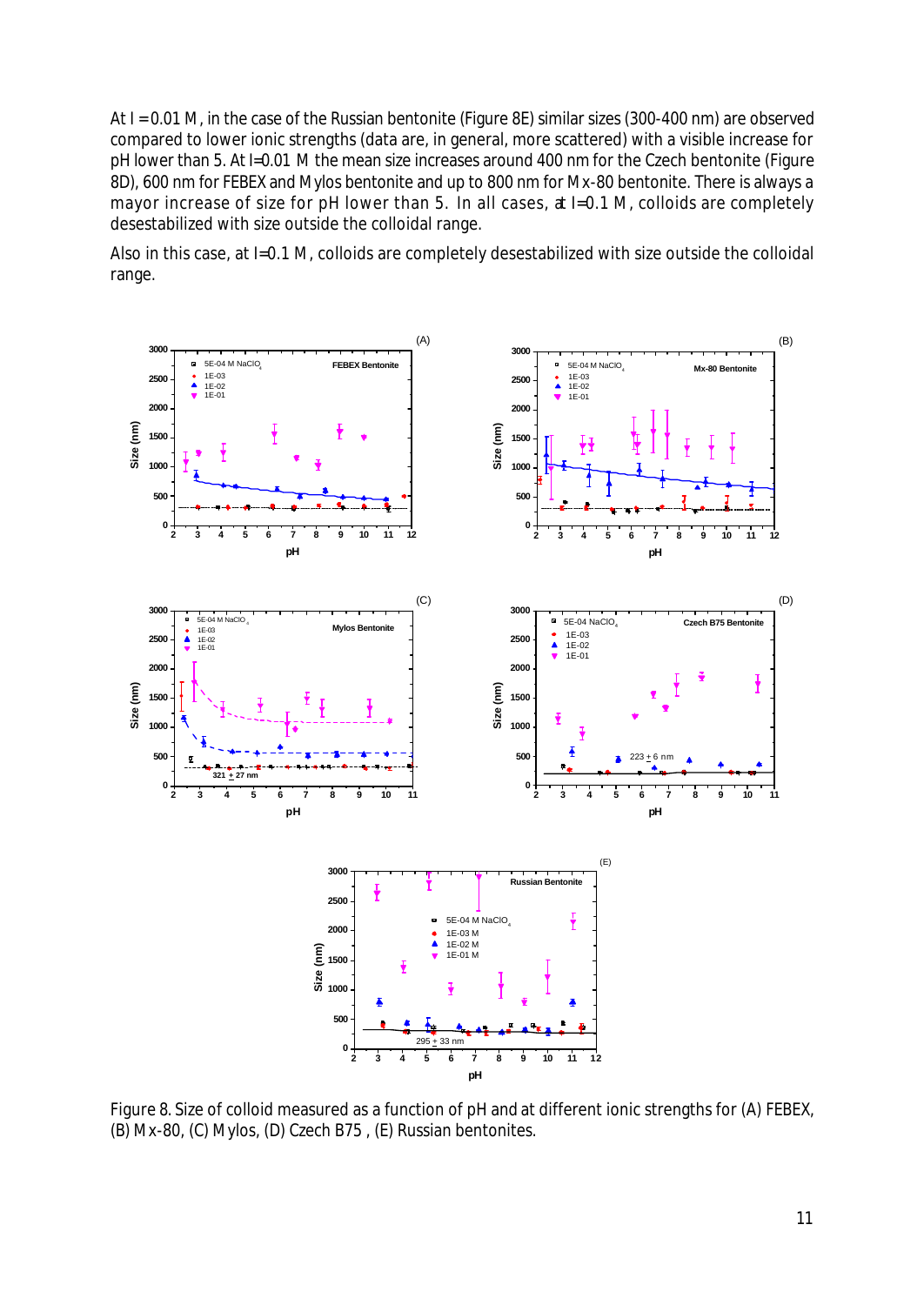### **4.3 Conclusions of CIEMAT experiments**

The stability of five different bentonites form different origin (FEBEX, Mx-80, Mylos, Czech B75 and Russian) was studied as function of pH and ionic strength by means of zetapotential and PCS measurements.

For all these clays, the zetapotential values are similar and negative -35 mV; with only slight variations at higher ionic strength, slighltly different in the case of Russian bentonite

The initial size of the particles measured at lower ionic strength (5-10<sup>-4</sup> M) in NaClO<sub>4</sub> M electrolyte was maintain almost the whole pH range in all studied bentonites up to I = 0.01 M. At I = 0.01 M colloids start to aggregate, being the effect more pronounced at pH < 5. In all cases colloids are destabilized, and out of colloid size for  $I = 0.1$  M.

## **5 References**

Bergaya, F., Theng, B.K.G., Lagaly, G. (Editors) (2006) Handbook of Clay Science. Developments in Clay Science, 1. Elsevier Ltd. ISBN: 978–0–08– 044183–2.

Bouby, M.; Geckeis, H.; Lützenkirchen, J.; Mihai, S.; Schäfer, T. (2011) Interaction of bentonite colloids with Cs, Eu, Th and U in presence of humic acid: a Flow Field-Flow Fractionation study. Geochimica and CosmochimicaActa, 75(13), p3866-3880 and in the corresponding supplementary data file, http://dx.doi.org/10.1016/j.gca.2011.04.015.

Fernandez, M., Alba, M.D., Torres Sanchez, M. Effects of thermal and mechanical treatments on montmorillonite homoionized with mono- and polyvalent cations: Insight into the surface and structural changes. Colloids and Surfaces A: Physicochem. Eng. Aspects 423 (2013) 1– 10.

García-García, S., Jonsson, M., Wold, S. Temperature effect on the stability of bentonite colloids in water. Journal of Colloid and Interface Science 298 (2006) 694–705

García-García, S., Wold, S., Jonsson, M. Kinetic determination of critical coagulation concentrations for sodium- and calcium-montmorillonite colloids in NaCl and CaCl2 aqueous solutions. Journal of Colloid and Interface Science 315 (2007) 512–519

García-García, S., Wold, S., Jonsson, M. Effects of temperature on the stability of colloidal montmorillonite particles at different pH and ionic strength. Applied Clay Science 43 (2009) 21–26.

Kelessidis, V. C., Tsamantaki, Ch., Dalamarinis, P. Effect of pH and electrolyte on the rheology of aqueous Wyoming bentonite dispersions. Applied Clay Science 38 (2007) 86–96.

Kunze, P., Seher, H., Hauser, W., Panak, P.J., Geckeis, H., Fanghänel, Th., Schäfer, Th. The influence of colloid formation in a granite groundwater bentonite porewater mixing zone on radionuclide speciation. Journal of Contaminant Hydrology 102 (2008) 263–272.

Lagaly, G., Ziesmer, S. Colloid chemistry of clay minerals: the coagulation of montmorillonite dispersions. Advances in Colloid and Interface Science 100 –102 (2003) 105–128.

Lagaly, G. Colloid Clay Science. Chapter 5 in Handbook of Clay Science. Ed. Bergaya, F., Theng, B.K.G., Lagaly, G. Developments in Clay Science, Vol. 1 Elsevier (2006).